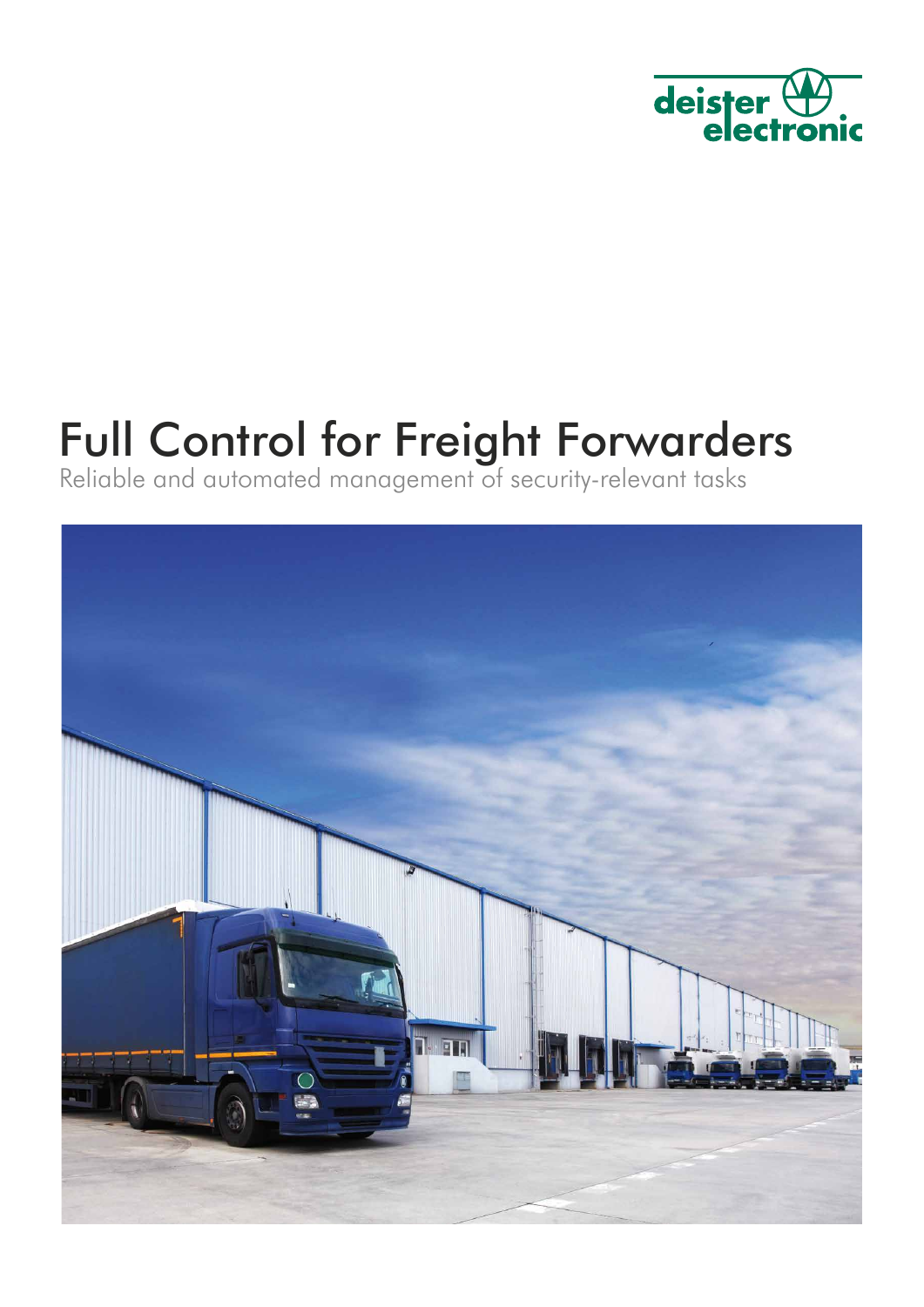

### Full control for freight forwarders

With our solutions, keys & vehicles are securely and reliably managed

As the owner of a forwarding or logistics company, you are all too familiar with being pressed for time, bitter price wars, rising demand in service and transport capacities as well as the everincreasing security requirements of the industry and customers; all things nobody really wants to hear about.

At deister electronic, we know the problems you are facing as the owner of a forwarding company and are happy to supply innovative, customised solutions for:

- Minimising risks
- Reducing manual documentation
- Optimising administrative costs

With our proxSafe key management system, we provide your staff with fully automated 24/7 access to vehicle keys, for instance, all without costly work processes and additional staffing costs.

The fast, reliable and automatic long-range identification system tranSpeed identifies drivers and vehicles, allowing drivers to pick up and return vehicles at night and weekends – without the need for staff to be on-site.

As the owner, you always have everything in sight at all times, giving you more transparency and tamper-proof control of your entire vehicle fleet at minimum staffing costs.

These solutions are centrally controlled and administered using our Commander Connect management software, in order to make your work as easy as possible.

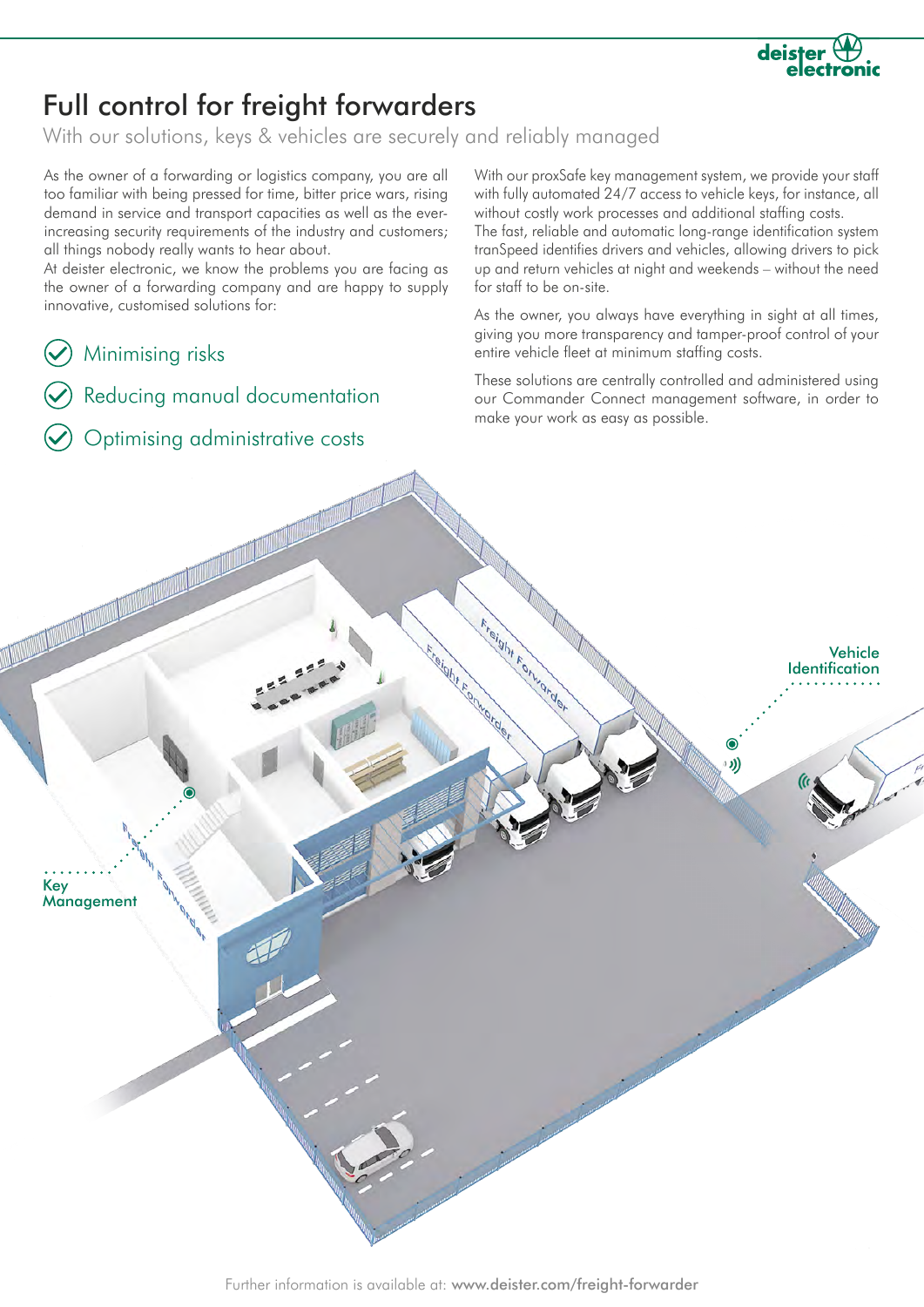

### Key management

Secure 24/7 electronic key management

Specially designated administrative and vehicle fleet staff as well as the drivers themselves must know where the keys are to each vehicle at all times. Access to the keys must be restricted to authorised and sober persons only.

Moreover, practices such as storing vehicle keysunder a wheel arch or in a freely accessible key box are highly risky and only feasible with a high level of administration. This poses a significant security risk, and the disappearance of keys and vehicles is not at all uncommon.

This is just the scenario our proxSafe key management system was designed for. It allows you to safely store all your keys and key rings, keep track of their location and issue them around the clock. Removing and returning a key is always electronically validated and automatically documented. In addition, driving licenses can be automatically verified at the key cabinet terminal by attaching a corresponding RFID label to them. There is also an option to allow removal of keys by persons only after passing a breathalyser test.

Through the reduction of administration and the subsequently more effective planning of in-house resources, the investment in an electronic key management system soon pays for itself, and increases your security levels.



### Vehicle identification

Reliable identification of vehicles

Unique and reliable identification of all drivers and vehicles who enter and leave the company premises is essential for smooth work processes. However, this is often associated with high staffing costs and it is virtually impossible to manually document the process both efficiently and without gaps.

This is where our solution steps in: tranSpeed, the servicefriendly, long-range identification system. This solution logs the comings and goings of your drivers and vehicles for you – reliably and at all times. It provides a complete log of vehicles entering and leaving the company premises. Unwanted vehicles and persons on the premises immediately become a thing of the past and long queues are elegantly avoided.

Smartphones can also be used to open the gates. You can give both your staff and external drivers authorisation to open the gate at specified times via Cloud. Each driver receives access authorisation directly via the app, which enables you to make extra use of your site and facilities by sharing your lorry park with other forwarders, for instance. The tranSpeed solution can be seamlessly integrated into many other control systems, but can also be employed as a stand-alone solution with ease. Our product portfolio includes a wide range of transponders, such as robust heavy-duty transponders, self-adhesive labels for windscreens and personal ISO cards for complete and future-proof integration.

Reduce the risk of losing keys

- Monitor access authorisations for keys and users
	- Modular and scalable system for future growth
- Automated & personalised access control with real-time identification
	- Tamper-proof thanks to customised security measures
	- Easy installation and integration